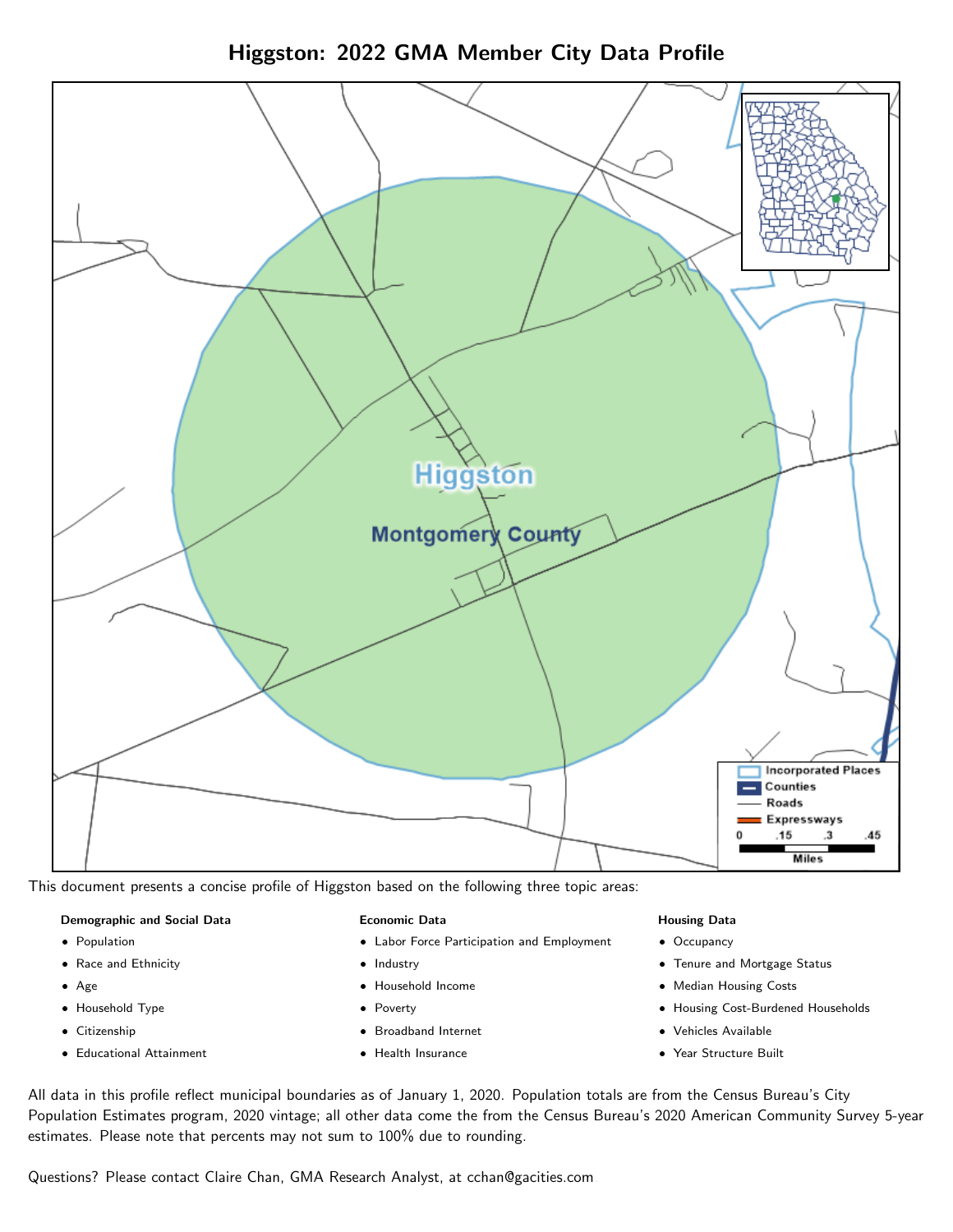# Higgston: Demographic and Social





0% 2% 4% 6% 8% 10% 12% 14% 14% 12% 10% 8% 6% 4% 2%

**Citizenship** 

# Native Born 100%

## Race and Ethnicity



Source: U.S. Census Bureau, City Population Estimates, 2020 vintage Source: American Community Survey, 2020 5-year estimates, table B03002

# Household Type



Source: American Community Survey, 2020 5-year estimates, table B01001 Source: American Community Survey, 2020 5-year estimates, table B11001

## Educational Attainment



Source: American Community Survey, 2020 5-year estimates, table B05002 Source: American Community Survey, 2020 5-year estimates, table B15002

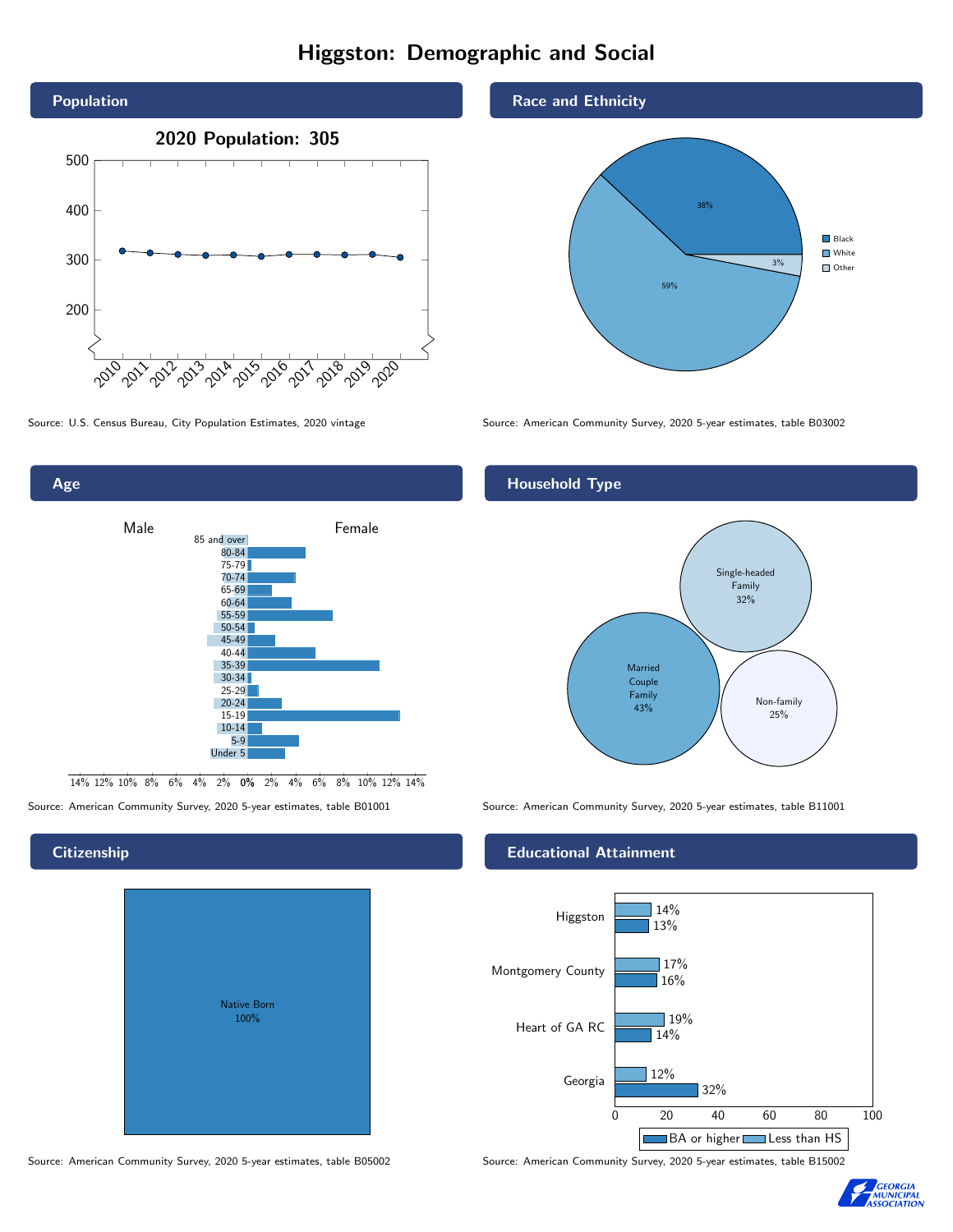# Higgston: Economic



Source: American Community Survey, 2020 5-year estimates, table B23001 Note: Unemployment rate is based upon the civilian labor force.

## **Industry**

| Agriculture, forestry, fishing and hunting, and mining      | $0\%$ |
|-------------------------------------------------------------|-------|
| Construction                                                | 5%    |
| Manufacturing                                               | 27%   |
| <b>Wholesale Trade</b>                                      | 5%    |
| Retail Trade                                                | $2\%$ |
| Transportation and warehousing, and utilities               | 11%   |
| Information                                                 | 10%   |
| Finance and insurance, real estate, rental, leasing         | 7%    |
| Professional, scientific, mgt, administrative, waste mgt    | 7%    |
| Educational services, and health care and social assistance | 12%   |
| Arts, entertainment, recreation, accommodation, food        | 7%    |
| service                                                     |       |
| Other services, except public administration                | 2%    |
| Public administration                                       | 5%    |
|                                                             |       |

Source: American Community Survey, 2020 5-year estimates, table C24030



Source: American Community Survey, 2020 5-year estimates, tables B19013 and B19025 Source: American Community Survey, 2020 5-year estimates, table B17010

Broadband Internet No 16% Yes 84% Poverty



### Health Insurance



Source: American Community Survey, 2020 5-year estimates, table B28002 Source: American Community Survey, 2020 5-year estimates, table B18135